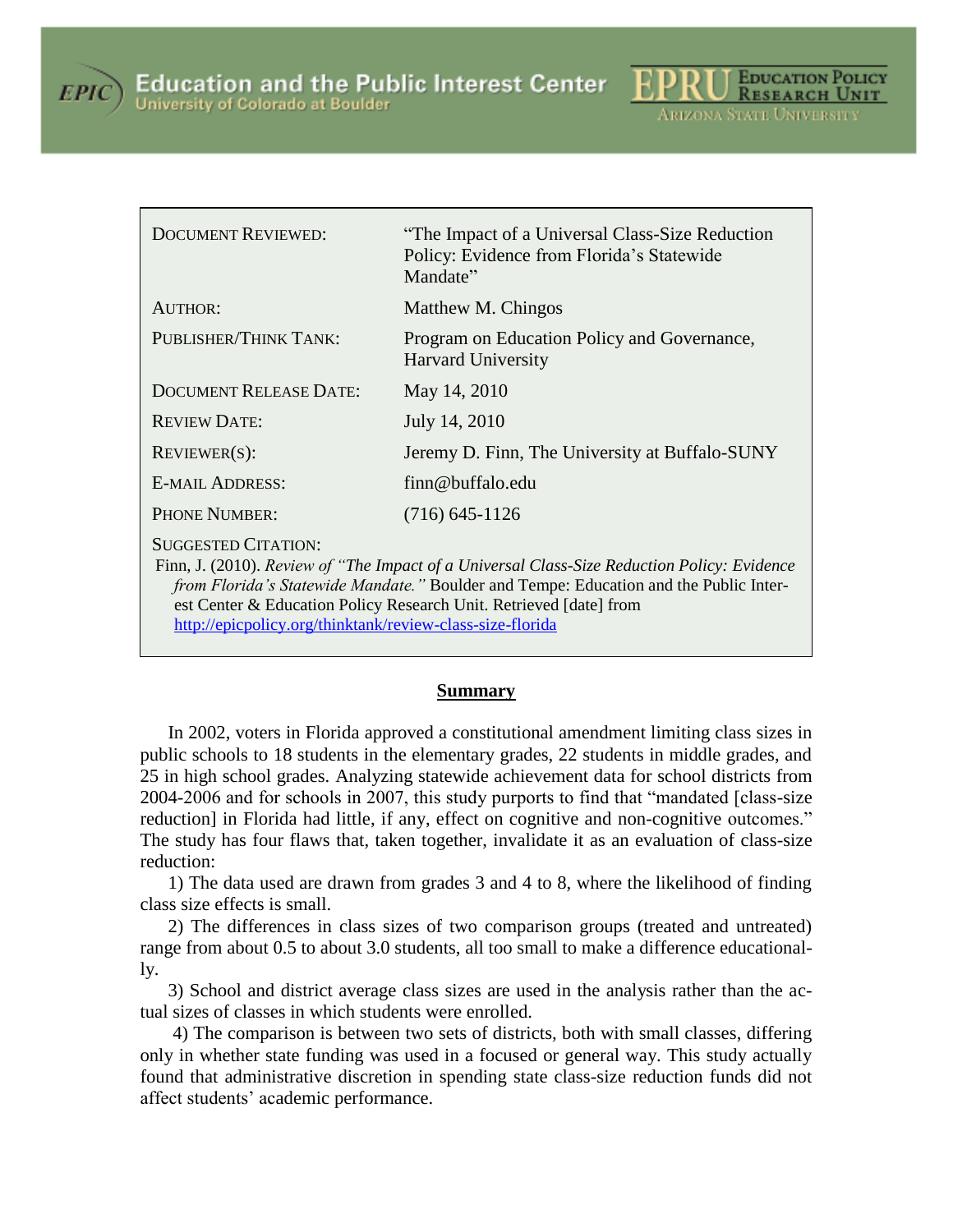# **Review**

#### **I. INTRODUCTION**

Despite a strong research base that supports the effect of class-size reduction (CSR) on student achievement,<sup>1</sup> arguments persist about the efficacy of reducing class sizes.

In 2002, voters in Florida approved a constitutional amendment to limit class sizes in public schools to 18 students in the elementary grades, 22 students in the middle grades, and 25 in high school grades. The policy was to be phased in over a period of years but implemented fully by  $2010-2011$ . *The Impact of a Universal Class-Size Reduction Policy: Evidence from Florida's State*wide Mandate, by Matthew Chingos,<sup>3</sup> purports to evaluate the academic outcomes of the policy as implemented through 2007.

The study consists of two parallel analyses of statewide achievement data, one focusing on school districts' average test scores on the Florida Comprehensive Assessment Test (FCAT) in reading and math for 2004-2006, and another using school-level average test scores for 2007. The district-level analysis was limited to scores in grades 4 through 8, and the school-level analysis to grades 3 through 8. Two groups of students were compared in each analysis: those in districts or schools with average class sizes smaller than the size required by the constitutional amendment (the "untreated" group), and those in districts or schools with average class sizes above the required number (the "treated" group).<sup>4</sup> Districts and schools with average class sizes that were already smaller than the state-mandated class sizes were free to use state class-size reduction funds as they saw fit. The other schools and districts were required to use the funds to reduce class sizes. The per-pupil funds provided to both sets of districts were the same.

Two sources of information about average class sizes were considered: "official statistics from the Florida Department of Education (FLDOE)…in core classes in grades four to eight (p. 5)" and the study author's calculations from data provided by the State Education Data Warehouse (EDW). By and large, the two data sets yielded the same conclusions.

## **II. FINDINGS AND CONCLUSIONS OF THE REPORT**

The study addressed three major questions:

1) Was the constitutional amendment followed by a reduction in average class sizes? The Florida Department of Education reports that "average class size in core classes in grades four through eight … fell from 24.2 in 2003 to 18.6 in 2009" with class sizes falling slightly more in regular than in special education classes (p. 5).

2) How much did class size vary between the treated (those starting with larger than mandated class sizes) and untreated (those starting with smaller than mandated class sizes) groups? In the *district-level analysis*: In Year 1 (2004), the average class size in treated districts dropped by 0.9 students in grades 4 through 8. In untreated districts, the average dropped by 0.1 students. By year 3, the average class sizes had dropped by 3.0 and 1.4, respectively. That is, untreated districts dropped by 1.6 students fewer than did treated districts on average.<sup>5</sup> In the *schoollevel analysis*: In Year 1 (2007), the average class size in treated schools dropped by 2.0 students. In untreated schools, the average dropped by 0.5 students; 1.5 students fewer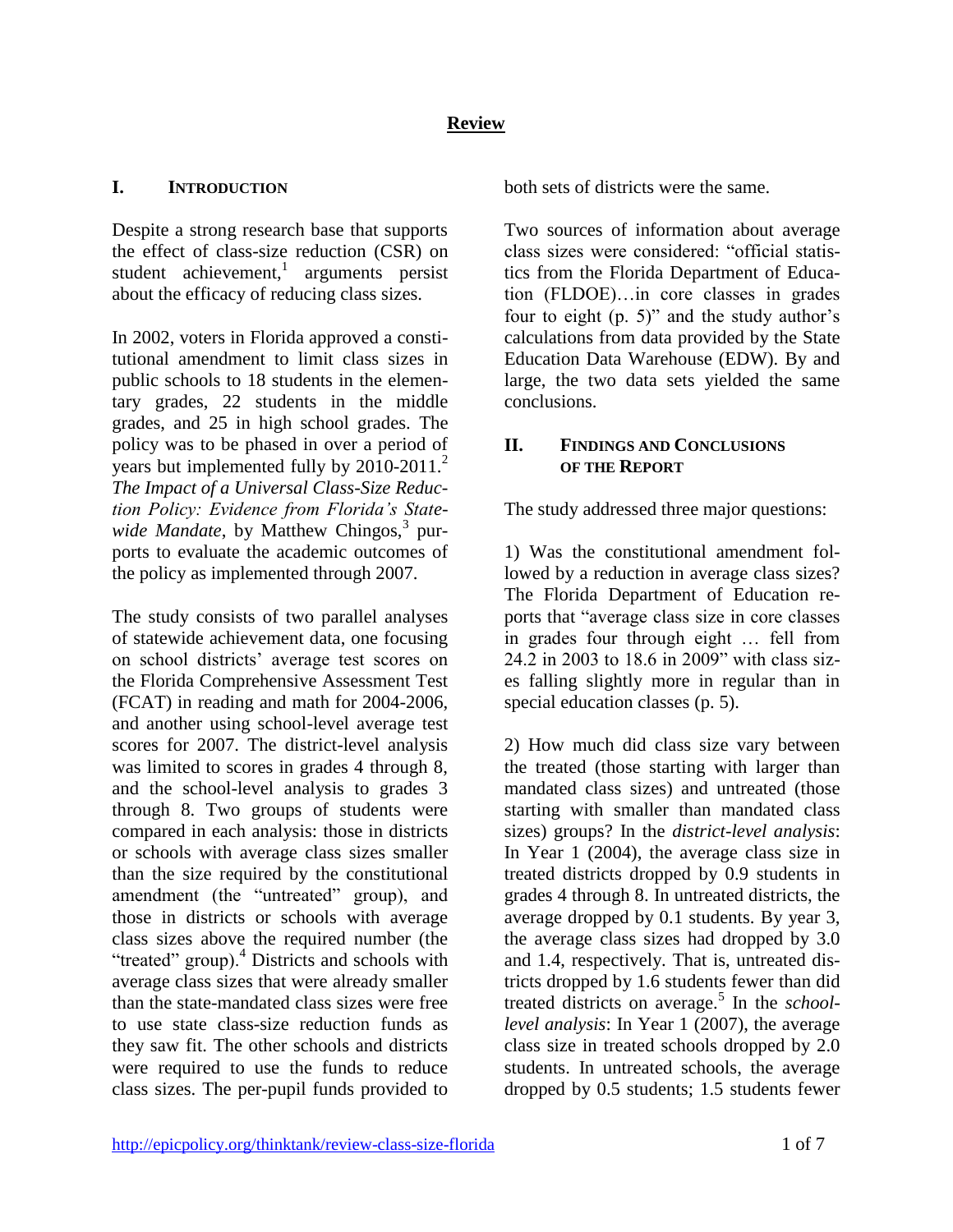than the decrease in treated schools on average. There was some variation from grade to grade and some variation between official FLDOE reports and the author's calculated averages that had no noteworthy impact on the results.<sup>6</sup>

3) How different was the academic achievement of the treated and untreated groups? In the *district-level analysis*, the report concludes that "mandated CSR did not have a positive effect on student achievement above and beyond the effect of equivalent additional resources" (p. 21). This overall finding of no effect was robust: in other words, it did not vary by grade level, when Stanford Achievement Test scores were used instead of the FCAT scores, or, for the most part, with a variety of approaches to the statistical analysis. In the *school-level analysis*, the report concludes that for both math and reading scores "even small effects can be ruled out" (p. 23). In general, "The results from both the districtand school-level analyses indicate that mandated CSR in Florida had little, in any, effect on cognitive and non-cognitive outcomes" (Abstract).

Comparing the treated and untreated groups, however, was not the same as comparing the achievement of students in small and large classes (see Section VI below).

## **III. THE REPORT'S RATIONALE FOR ITS FINDINGS AND CONCLUSIONS**

On the surface the approach taken in this study seems logical. All districts in the state, and later all schools in the state, were required to reduce class sizes. Thus no crosssectional comparison of small classes with large classes was readily available. Academic performance could have been compared before and after class-size reduction took effect, examining achievement differences in classes, schools, or districts as a function of the magnitude of the reduction, but, as the report acknowledges, this may have been confounded by other changes in school funding, curricula, or new programs over the same time period. Thus, the author took advantage of the fact that some districts had class sizes that met the state requirements prior to the constitutional mandate. Although these districts received the same additional funding as other districts, they were not required to use it for class-size reduction. Funds to these "untreated" districts were in essence "block grants" to the districts to be used at their own discretion. According to the report, "Some surely used it to reduce class size, although the class size numbers suggest this behavior was modest and did not compromise the difference in changes in class sizes between the groups"<sup>7</sup> (p. 9).

Districts with average class sizes above those mandated were required to use the funds for class-size reduction ("treated" districts). Approximately 42% of districts were classified as treated in grades 4 to 8, and approximately 24% of schools. Per-pupil spending was the same in treated and untreated districts. In comparison, per-pupil spending was increased by 11.7% in treated schools and 7.6% in the untreated schools. The report states correctly that "school-level results have a modestly different interpretation than the district-level results" (p. 14), since the groups also differed in the additional resources available.

These two groups of districts (and then schools) were compared in terms of their average class sizes and test scores in reading and mathematics with the intention of estimating the impact of the state CSR initiative. The assumption is made that students in treated districts, and then schools, experienced greater class-size reductions and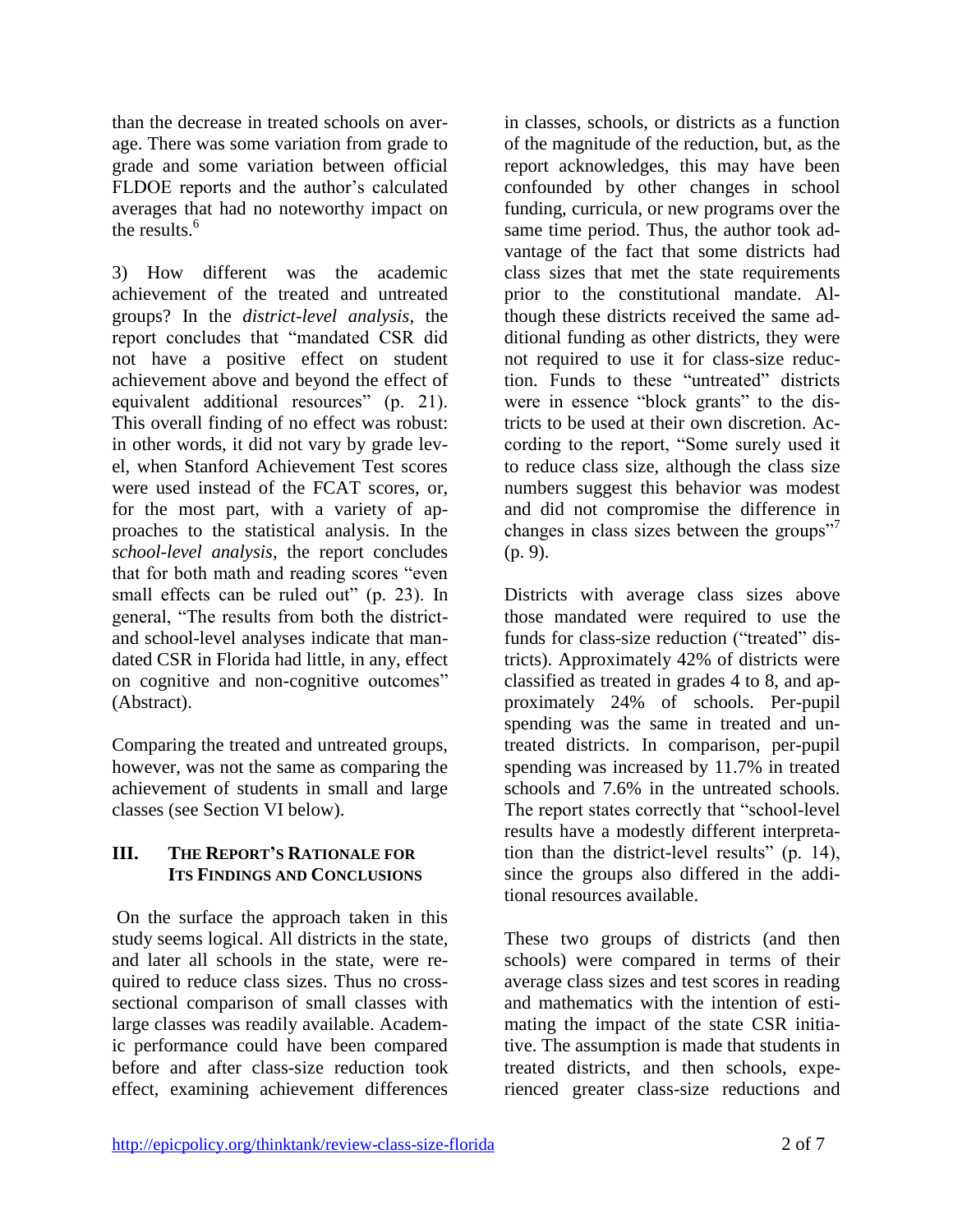thus were "more affected by the policy" (p. 6) than were students in untreated districts and schools.

## **IV. THE REPORT'S USE OF RESEARCH LITERATURE**

The study is presented as an analysis of the effects of small classes on student achievement,<sup>8</sup> and the literature reviewed pertains to class-size reduction. This background research, however, is not used to inform the study and gives an unbalanced picture of class size research to date.

Since 1978 or earlier, it has been found consistently that benefits of small classes accrue mainly in the early grades (K-3) and primarily are associated with substantial reductions in class sizes.<sup>9</sup> These earlier findings are neither cited nor incorporated into the study. This study began with data from grade 3 (schools) and grade 4 (districts) without attention to the earlier grades. The findings that multiple years in a small class bring greater benefits than do fewer years<sup>10</sup> are not mentioned at all. No analyses of class size research in the upper grades—the grades studied in this evaluation—are cited or described $11$ 

The report expresses a bias toward studies that conclude class-size reductions have little or no impact on student achievement. On page 1 the report asserts that "there is little empirical evidence on this question." Indeed there is as much published and unpublished research on this topic as on most topics in education—much of it showing positive effects. The introduction summarizes Alan Krueger's secondary analysis of the Project STAR experiment in one sentence, giving no attention to primary analyses or to other secondary analyses of the data. No research is cited regarding other large scale class-size initiatives except for the California pro-

gram,<sup>12</sup> which yielded positive effects but also created a reduction in teachers' qualifications. The positive effects in California were obtained *despite* the problem of a large number of new and emergency-certified teachers.<sup>13</sup>

Of greater significance, the report fails to consider the strength of conclusions from Project STAR (or other evaluations). STAR was a large within-school randomized experiment—the "gold standard" of empirical research methods. Instead the report compares the results with one flawed analysis of non-experimental data by another scholar that yields negative results.

## **V. REVIEW OF THE REPORT'S METHODS**

For the analysis of academic achievement, the study used multiple regression analysis with student-level data. Several features were added to the usual multiple regression analysis. In the district-level analysis, districts were weighted by enrollment; dummy codes were included for districts so that student achievement was studied relative to the achievement of other students in the district; standard errors were adjusted for clustering (p. 11), although the type of adjustment is not stated. The school-level analysis is described as "essentially identical to the district-level analysis" (p. 13).

The most important methodological feature is the use of enrollment and achievement trajectories over the years prior to the treatment. In each analysis, the achievement trend for three years prior to the treatment was estimated and the treatment was considered to have an impact if the *change in the trend* was different for the treated and untreated groups, for example, if the slope of the achievement trend became increased for the treated districts (or schools) in compari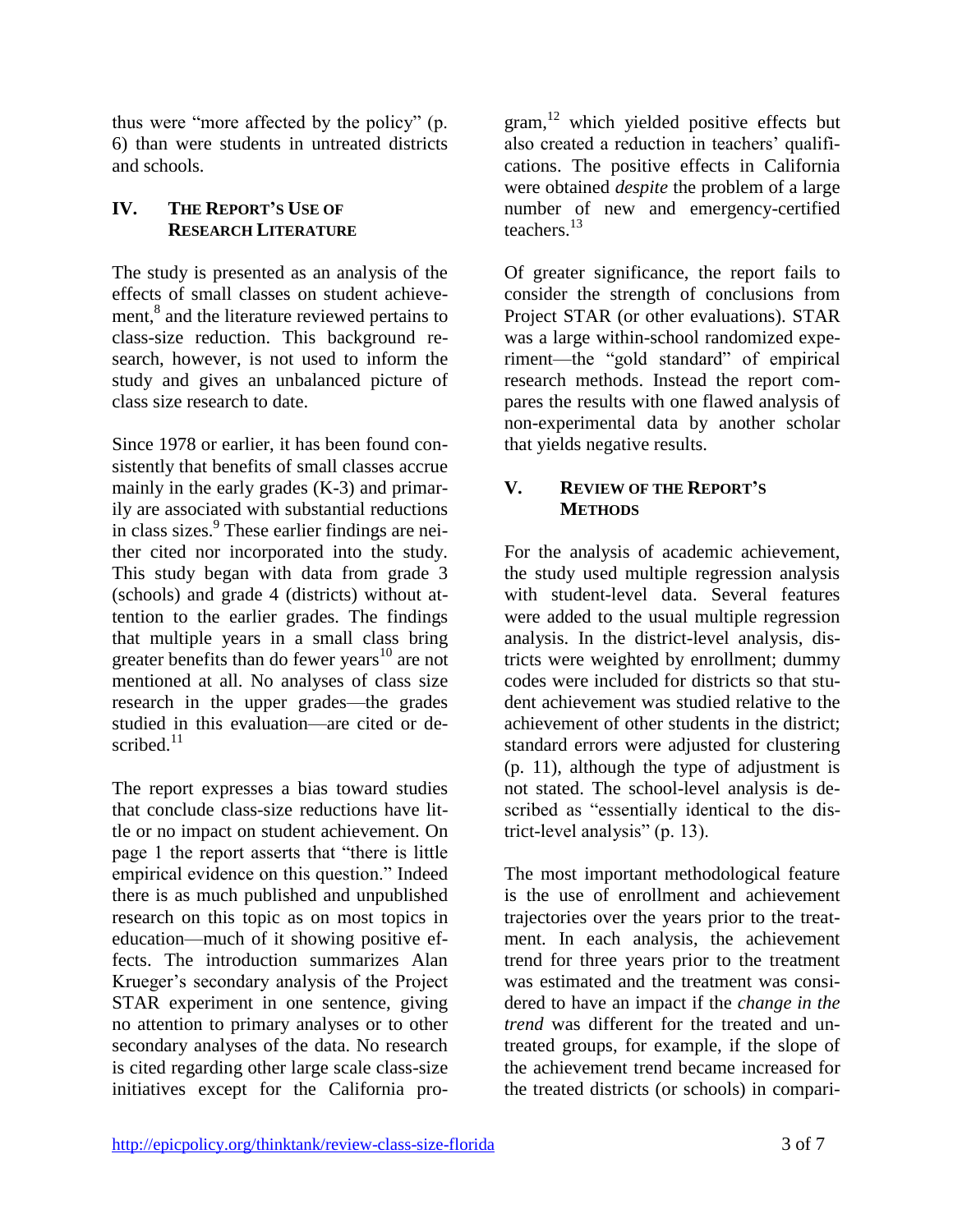son with the untreated districts.<sup>14</sup> Three years of post-treatment achievement data were available for the district analysis (2004-2006) and one year of data for the school-level analysis (2007).

The negative findings resulted from the conclusion that the post-treatment trends for treated and untreated districts, and for treated and untreated schools, were parallel (i.e., the slopes are the same). This appears to be a correct conclusion based on correct analyses. To the author's credit, the analysis also considered a number of alternative ways of viewing the data and used robust standard errors in tests of significance—all producing consistent results.

#### **VI. REVIEW OF THE VALIDITY OF THE FINDINGS AND CONCLUSIONS**

From a statistical standpoint, this study is well done. However, it is not an evaluation of Florida's class-size reduction policy and, even if it were, it was not based on an adequate conceptual foundation. There are four reasons, in order of increasing importance:

1) Prior research has shown that benefits of small classes are greatest in kindergarten or first grade<sup>15</sup> (an argument the report cites on page 2) and decrease in magnitude when students enter small classes in second and third grades, respectively.<sup>16</sup> Consistent with developmental theory, in the STAR experiment students who entered small classes in these years had larger and longer-lasting academic benefits than did students who entered in second or third grade.<sup>17</sup> Effects were strongest for students who entered small classes early and remained in them for several consecutive years.

If effects are smaller for students who begin small classes in second grade than in first, smaller in third grade than in second, and so on, then there is little likelihood of finding effects in higher grades, especially in a study that averages all class sizes in a school or a district. That is, by studying upper grades, the analyses had limited chances of finding differences in trajectories because the differences may have been small. These certainly would not tell the full story implied by the report's title, "The Impact of … Florida's Statewide Mandate."

2) The report finds that class size in treated districts dropped by an average of 1.6 students more than in untreated districts. On average class sizes in treated schools dropped by 1.5 more students than in untreated schools. It's difficult to imagine that instruction would change or that the academic or social environment would change with the addition or subtraction of 1, 2, or even 3 students. Moreover, it would be extremely difficult to detect an effect statistically based on such a small difference.<sup>18</sup> The finding of "little, if any, effect" could have been anticipated at the outset from the design of the study.

3) Actual class sizes are hidden when school or district averages are reported. This report provides information about how average class sizes were calculated in this study (in the form of two footnotes on page 5), but none about variability within schools or districts. In most schools, third and fourth (and fifth) grade classes are mostly selfcontained, but still there is variability from class to class. In the years covered by this study, individual classes were not constrained to a particular size, and some may have been smaller and some larger. Selfcontained (small) special education classes were included in the averages, which suggests that some regular classes may have been quite large. In higher grades, students usually move from room to room for different subjects, and may participate in classes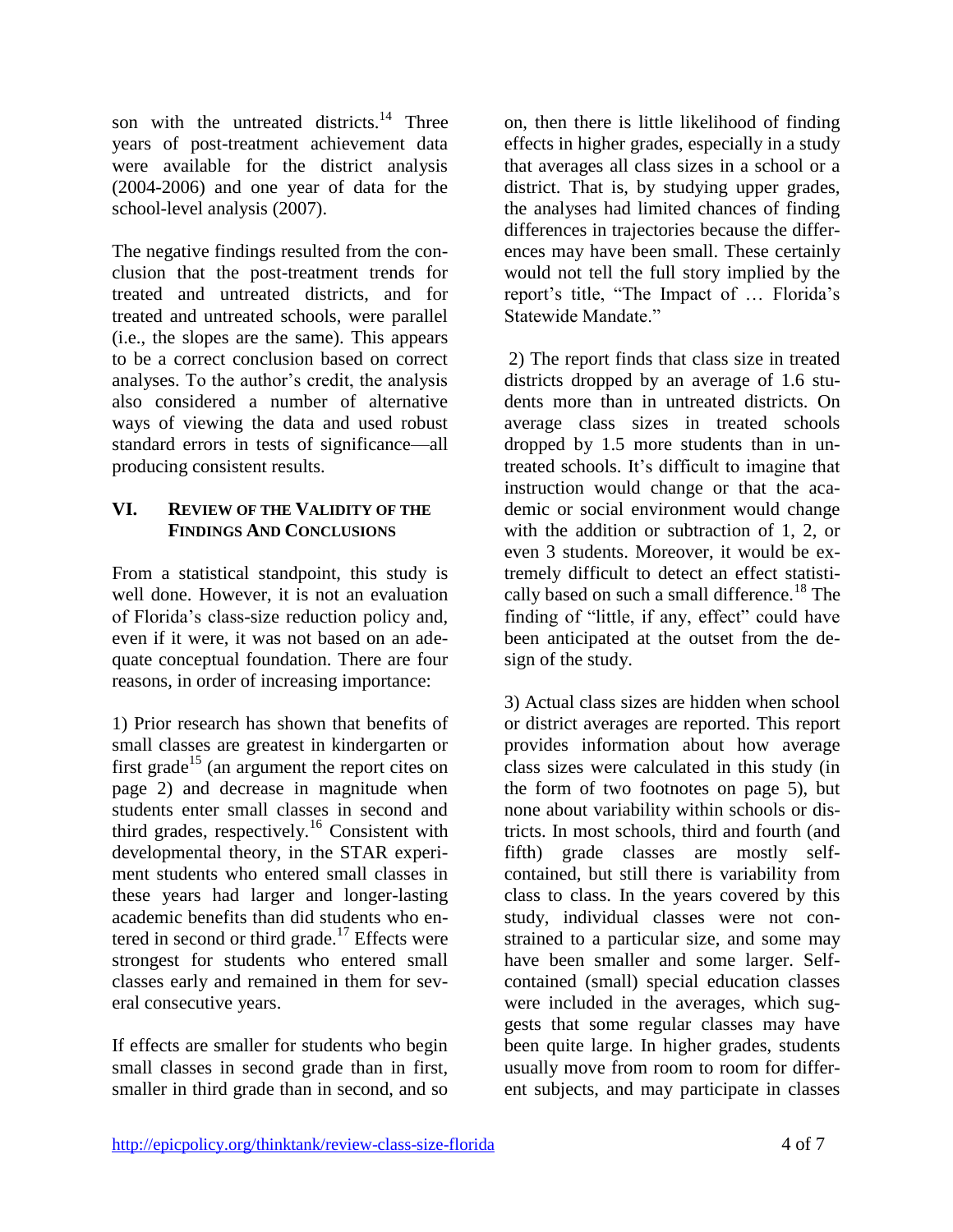of very different sizes. If a small class is more efficacious than a large class, the use of averages may well obfuscate this fact.

4) All districts (and then schools) studied in this analysis were required by state mandate to have small average class sizes. Those "treated" received targeted funds to reduce average class sizes down to the mandated sizes. Those "untreated" had small classes prior to the constitutional amendment and received a block grant that was not necessarily used for class-size reduction. Despite some speculation—the results "raise the possibility that comparison districts were able to spend the additional resources more productively than the treated districts" (pp. 21-22)—no information was available about how the funds were spent. After the constitutional amendment was implemented, both groups had small average class sizes.<sup>19</sup>

Instead of a study of the impact of class-size reduction, this is actually a study of the impact of providing resources to districts that are earmarked for class-size reduction versus providing the same amount of resources that districts could spend as they wish (an accurate paraphrasing of the author's own

statement on page 9). These results confirm other research showing that providing a small amount of administrative budgetary discretion has no impact on student achievement. They do not show whether small classes are beneficial academically because the study was not a comparison of smaller with larger classes.

#### **VII. USEFULNESS OF THE REPORT FOR GUIDANCE OF POLICY AND PRACTICE**

Despite its title, this report does not address the issue of class-size reduction. By being presented as an evaluation of Florida's mandated class size limits, it may lead parents, educators, or policy makers to draw faulty conclusions about the impact of the program.

It is possible that Florida's class-size reduction, at least in the upper grades, is having little or no impact on student achievement. It is also possible that—consistent with the beliefs of teachers and parents—small classes in the upper grades provide academic benefits. The report does not answer this question one way or the other.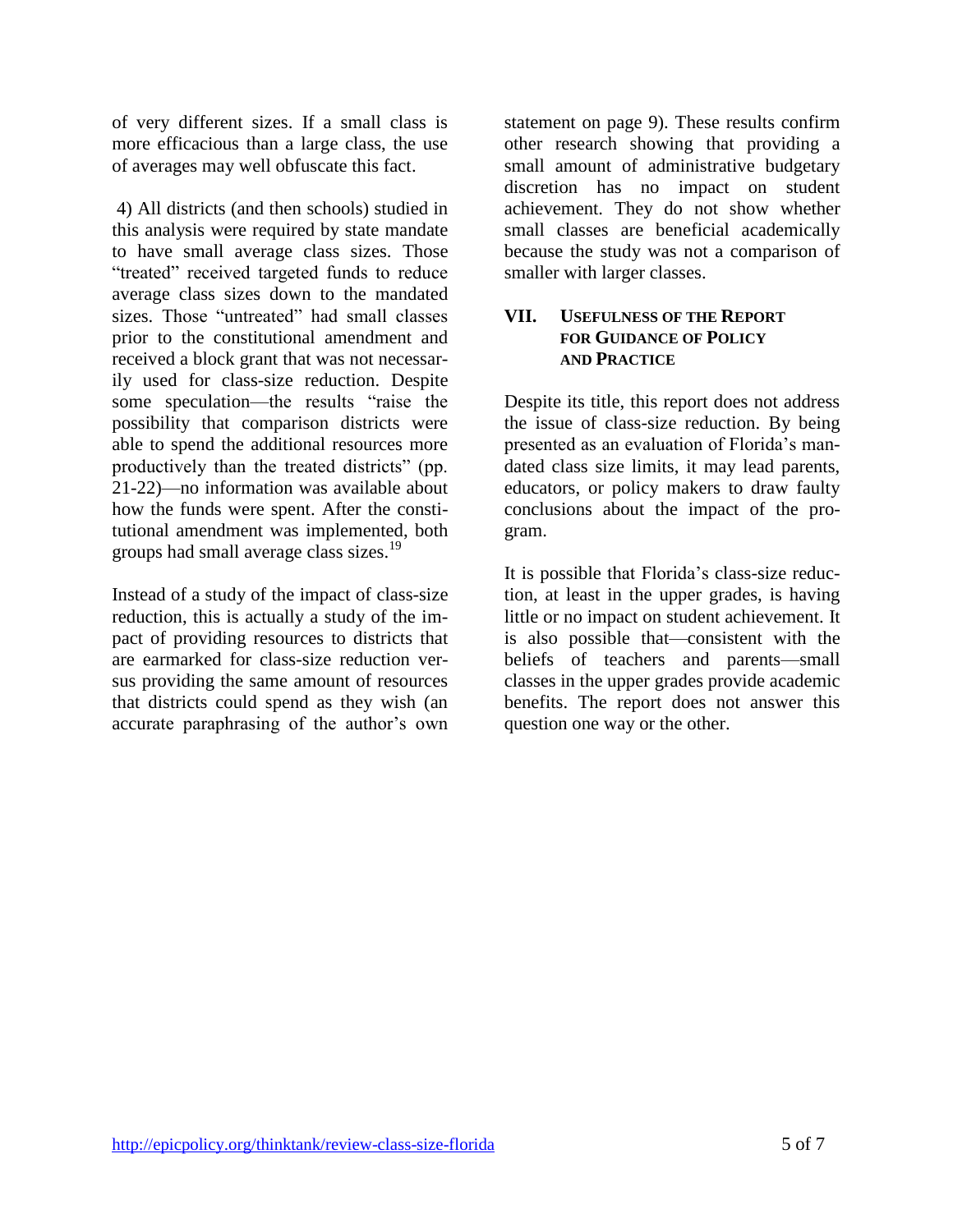#### **Notes and References**

- $<sup>1</sup>$  Class size initiatives have been widespread across the U.S. Among those have been widely publicized are Tennes-</sup> see' Project STAR, Wisconsin's Project SAGE, the statewide class-size reduction in California, the countywide initiative in Burke County, NC. These are described in multiple publications including Finn, J. D., Pannozzo, G. M., & Achilles, C. M. (2004). The "why's" of class size: Student behavior in small classes. *Review of Educational Research, 73*, 321-368. Numerous other local, district, and statewide evaluations have also been conducted.
- $2$  The maximum class sizes needed to be attained by 2004 at the district level and 2007 at the school level.
- <sup>3</sup> Chingos, M. (2010). *The Impact of a Universal Class-Size Reduction Policy: Evidence from Florida's Statewide Mandate*, Working Paper PEPG 10-03. Cambridge, MA: Harvard University, Kennedy School, Program on Education Policy and Governance.
- <sup>4</sup> This classification made an evaluation of class-size reduction in grades P to 3 difficult or impossible because most districts would have been in the treated group.
- <sup>5</sup> The regression analyses produced slightly different estimates of the difference in class-size reductions, which also varied by grade from little or no difference in grades 4 and 5 to a 3.0-student difference in grade 7. Based on the regression results, the report notes "Class sizes in grades four and five were reduced by similar amounts in the treated and comparison districts" (p. 17).
- <sup>6</sup> The author reports that "when instead I use the official FLDOE class size averages, I obtain modestly different results." (p. 9, footnote 16)
- $\frac{7}{1}$  Actual information on how these funds were used by untreated districts was not available.
- <sup>8</sup> This is a misleading portrayal of the study; see "The Validity of the Conclusions" below.
- $9$  Glass and Smith's (1978) meta-analysis yielding these results is cited in the report but without reference to its findings. See also
- Robinson, G., & Wittebols, J. (1986). *Class size research: A related cluster analysis for decision making.* Arlington, VA: Educational Research Service.
- Slavin, R. E. (1989). Achievement effects of substantial reductions in class size. In R. E. Slavin (Ed.), *School and classroom organization* (pp. 247-257). Hillsdale, NJ: Erlbaum.
- $^{10}$  See Finn, J. D., Gerber, S. B., Achilles, C. M., & Boyd-Zaharias, J. (2001). The enduring effects of small classes. *Teachers College Record, 103,* 145-183.
- Krueger, A. B. & Whitmore, D. M. (2001). The effect of attending a small class in the early grades on college-test taking and middle school tests results: Evidence from Project STAR. *The Economic Journal, 11,* 1-28.
- <sup>11</sup> For example, Boozer, M. & Rouse, C. (1995, June). *Intraschool variation in class size: Patterns and implication* (Working paper no. 344). Washington, DC: National Bureau of Economic Research, Industrial Relations Section.
- Deutsch, F. M. (2003, June), How small classes benefit high school students. *National Association of Secondary School Principals Bulletin, 87,* 35-44.
- $12$  It is not clear why the report cites the Jaspen-Rivkin evaluation rather than the original evaluation conducted by the California consortium of policy makers and scholars: Bohrnstedt, G. W. & Stecher, B. M. (Eds.). (2002). *Capstone report: What we have learned about class size reduction in California*. Palo Alto, CA: CSR Research Consortium. American Institutes for Research

 $14$  In the district analysis, the three years were 2001-2003, which immediately preceded the treatment. In the schoollevel analysis, it appears that the three years were also 2001-2003 although the post-treatment data were collected in 2007. This information is given only as table footnotes, which include the phrases "[scores] were standardized…based on the distribution of scores in 2001 to 2003" and "Data cover period from 2001

 $13$  This problem may have self-corrected in the ensuing years.